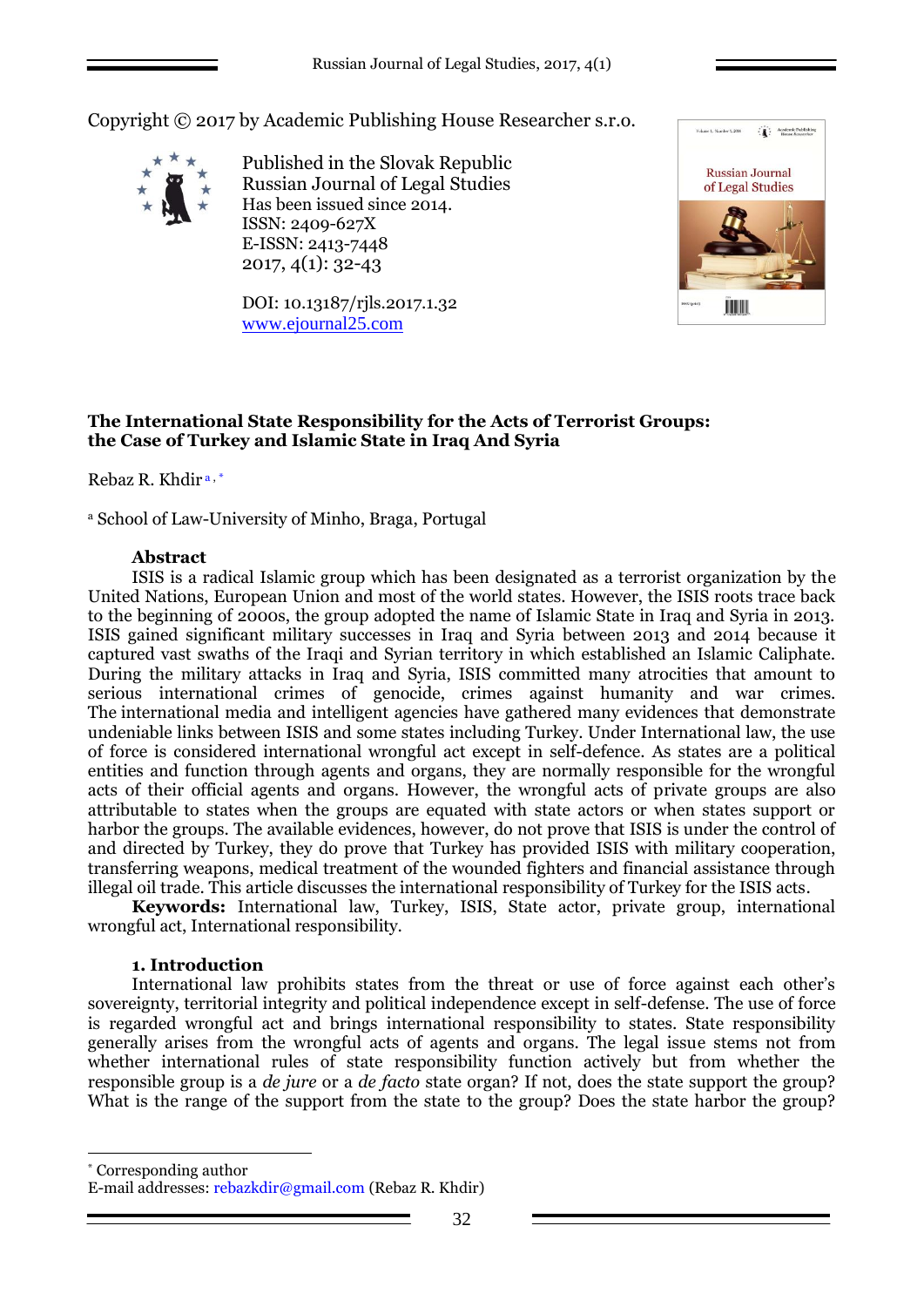Is the state able to curb the group operates in its territory against another state or it is really unable to do so?

International law provides states with equal rights and imposes equal obligations upon them. Under International law, states are responsible for breaches of their international obligations. Accordingly, when a state causes a material or moral damage to another state, the first state commits a wrongful act against the later. Hence, the wrongdoing state is accountable for the act and must repair the injured state fully.

ISIS is an Islamic group that practices the doctrine of *Jihadi-Salafism*. It has now established an Islamic Caliphate in a large territory extends from the north of Syria to the east of Iraq. The group has been supported by some states including Turkey for political purposes. However, the available evidences do not confirm that Turkey has controlled the group and directs it wherever its political interests are, they do affirm that Turkey has involved in ISIS atrocities through encouraging their activities, opening borders, providing training and military equipment, treatment of the wounded fighters and financial assistance via illegal oil trade.

The Turkish support to ISIS is being considered very seriously by the international media and politics but the international lawyers and institutions have not approached the issue so far besides the availability of many actual evidences. The examination of the Turkey-ISIS case leads to implement state responsibility rules, weaken terrorism and restore peace and security to the Middle East region.

This article attempts to clarify the international responsibility of Turkey for supporting ISIS via answering some important questions. What is ISIS? What are the ISIS crimes in Iraq and Syria? Has Turkey involved in ISIS military attacks? Is Turkey responsible for the ISIS acts?

The article first, discusses the historical background and nature of ISIS briefly. Second, it reviews the evidences gathered by international media and intelligence agencies. Third, it examines the rules of international state responsibility for breaching international obligations.

### **1. Islamic State in Iraq and Syria**

<u>.</u>

The Islamic State in Iraq and Syria (ISIS) is a *Jihdi-Salafi*\* group [\(Fouad al-Ibrahim,](https://web.archive.org/web/20140824121659/http:/english.al-akhbar.com/author/fouad-al-ibrahim) 2014) which controlled a large territory in Iraq (Iraq's Fallujah falls, 2016) and Syria (Kareem, 2015) between 2013 and 2014 (Report on the Protection, 2014: 2, 3, 4) and established an Islamic Caliphate under the leadership of Abu Bakr al-Baghdadi (Bunzel, 2015: 31).

The origins of ISIS date back to the early 2000s when the Jordanian *Jihadi* Abu Musab al-Zarqawi founded a group named "*Jama'at al-Tawhid wal-Jihad"* (JTJ) 'the Group of God's Unity and Jihad' (Zelin, 2014: 1). The group initially fought to overthrow the Jordanian monarch and alternatively establish an Islamic state but gained no success. Therefore, Abu Musab al-Zarqawi moved to Iraq, with the hope of the foundation his Islamic state there, in 2002 (Hashim, 2014: 2, 4).

In 2004, Abu Musab al-Zarqawi declared allegiance to the Al-Qaeda Leader Osama Bin Laden and changed the name of the group to *Tanzim Qa'idat al-Jihad fi Bilad Rafidyan* 'Organization of Jihad's Base in [Mesopotamia](https://en.wikipedia.org/wiki/Mesopotamia)' or Al-Qaida in Iraq (AQI) (Pool, 2004). The AQI fought for the same goal of JTJ which was the establishment of an Islamic State in Iraq (Whitaker, 2005).

In January 2006, the AQI united with five other rebel groups and formed *Mujahidin Shura* Council (MSC) (Bunzel, 2015: 16). In June 2006, Abu Musab al-Zarqawi was killed by a US airstrike and an Egyptian Al-Qaeda Militant Abu Hamza al-Muhajir (Abu Ayub al-Masri) became the new leader of the group (Hashim, 2014: 6).

After the death of Abu Musab al-Zarqawi, the MSC united with three other groups and six tribal leaders and formed *Mutayibeen* Coalition on 12 October 2006 (Roggio, 2006). Some few days later, the coalition declared the formation of the 'Islamic State in Iraq' (ISI) and elected [Abu](https://en.wikipedia.org/wiki/Abu_Omar_al-Baghdadi)  [Omar al-Baghdadi](https://en.wikipedia.org/wiki/Abu_Omar_al-Baghdadi) as the Amir (Bunzel, 2015: 17; Islamic State of Iraq, 2007).

<sup>\*</sup> *Jihadi-Salafism* is a contemporary Islamic Doctrine that claims to return to the statements and practice of the prophet Muhammad and his companions and wage *jihad* against aggressors. ISIS practices more intolerance and violence than the rest of the *jihadi-Salafi* groups therefore some define ISIS as a *Wahhabi* group. *Wahhabism* is, however, a subset of *Salafism*, it is still much radical that even declares a Muslim who rejects *Salafism* as an apostasy or an unbeliever. The pronouncement of a Muslim as a no longer believer is the most violent Islamic prospective which is called *Takfirism*. The majority of the ISIS victims are Muslims who have not followed ISIS ideology for a reason therefore we can also define ISIS as *a Takfiri* group.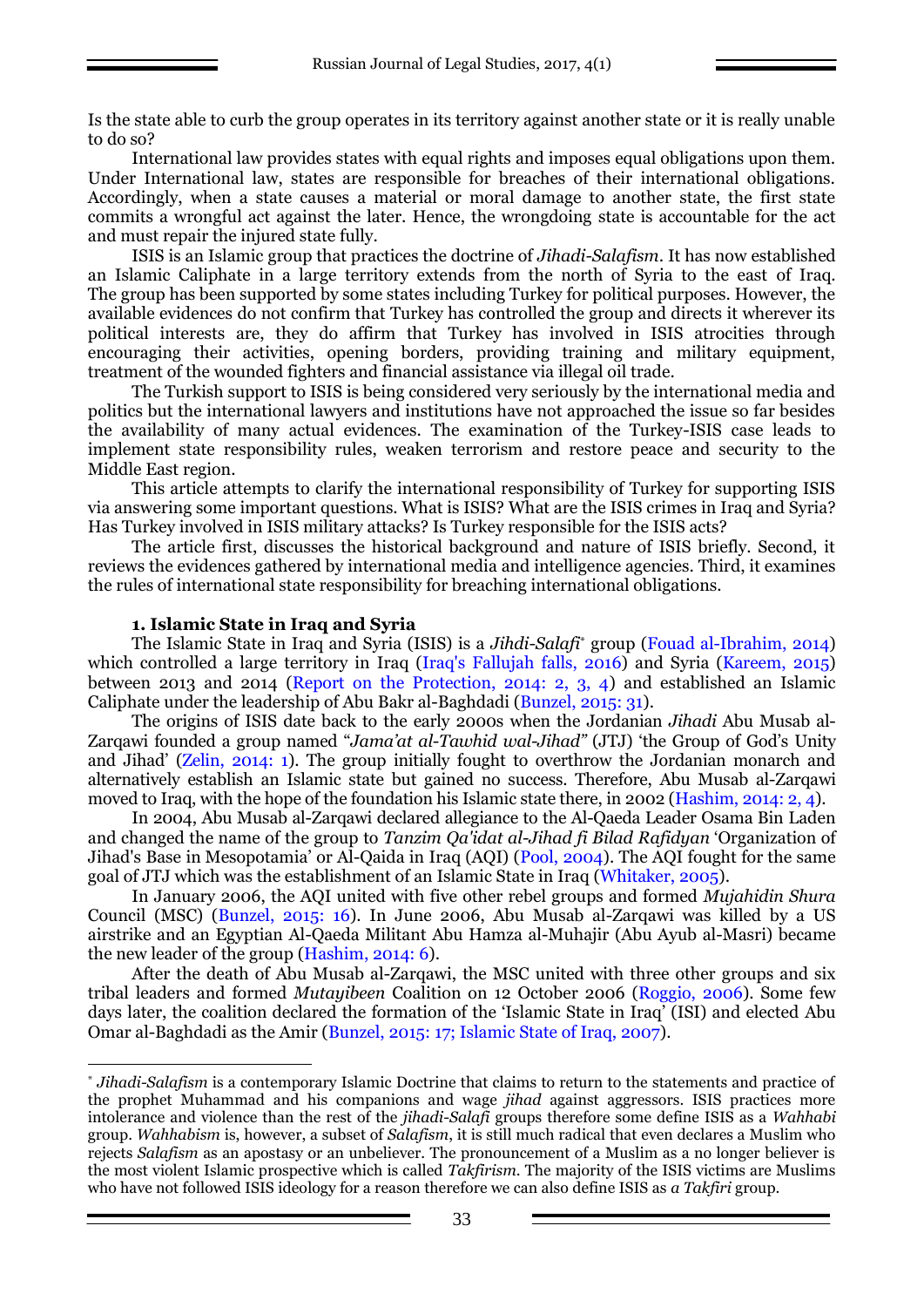Following the killing of [Abu Omar al-Baghdadi](https://en.wikipedia.org/wiki/Abu_Omar_al-Baghdadi) in a US-Iraqi joint raid in April 2010 (Arango, 2010), ISI appointed Abu Bakr al-Baghdadi as its new leader (Shadid, 2010). In 2011, Abu Bakr al-Baghdadi released a statement which entailed the new strategy of the group under his leadership. He claimed that the group would return to a strong phase and asked the local and world Muslims to join the group. He also referred to the Syrian revolt and asked the *jihadists* to continue fighting against the injustice of Bashr Assad's regime to establish an Islamic rule (Youssef, 2012).

After the Syrian civil war started, ISI sent militants to Syria to establish an affiliated group. The militants founded *[Jabhat al-Nusra](https://en.wikipedia.org/wiki/Al-Nusra_Front)* (Al-Nusra) under the leadership of the Syrian *jihadist* [Abu](https://en.wikipedia.org/wiki/Abu_Muhammad_al-Julani)  [Muhammad al-Julani](https://en.wikipedia.org/wiki/Abu_Muhammad_al-Julani) in January 2012 (Hashim, 2014: 11). Al-Nusra rapidly recruited many young *jihadists* from local and international Islamists and became the strongest force among the groups which were fighting the regime of Bashr Assad (Bunzel, 2015: 24).

On April 2013, the ISI leader Abu Bakr al-Baghdadi announced the official merger of ISI and Al Nusra and adopted the name of Islamic State in Iraq and Syria (Hashim, 2014: 11; ISI Confirms That Jabhat, 2013). A day later, Al Nusra leader [Abu Muhammad al-Julani](https://en.wikipedia.org/wiki/Abu_Muhammad_al-Julani) rejected the merger and reaffirmed his loyalty to the Al Qaeda leader Ayman al-Zawahiri (Bunzel, 2015: 25; Al-Nusra Commits, 2013). In February 2014, Al Qaeda disassociated ISI from itself, cut off all organizational ties with and disavowed it over all actions (Sly, 2014).

Besides Al Nusra rejected the merger with ISI, ISI stepped toward making the foundation of the ISIS real. In June 2014, the ISIS captured the Syrian town Albu Kamal from Al-Nusra (Al Nusra pledges, 2014) and started fighting all the other rebel groups, which refused to join ISIS, and the government forces (Birke, 2013). Consequently, ISIS controlled "more than half of the Syria's landmass" including "vast majority of Raqqa province, its *de facto* capital, most of Deir Ezzor, parts of Hassakeh and the Aleppo countryside, most of the Syrian desert as well as parts of the Homs countryside and the Yarmouk refugee camp in southern Damascus" (Shaheen, 2015). Concurrently, ISI were seizing cities in central and western provinces in Iraq. By the end of June, ISI captured most of Anbar, the entire Mosul in Neinawa and many cities in Kirkuk, Salahadin and Dyala governorates (Report on the Protection, 2014: 2, 3, 4). The territorial gain made ISI to take its strategic step which was the declaration of Caliphate. On 29 June 2014, ISI announced Islamic Caliphate in the controlled territories and referred to Abu Bakr al-Baghdadi as the Caliph (Hashim, 2014: 14).

According to the reports of the human rights bodies, the ISIS committed many atrocities during its military attacks in both Iraq and Syria including willful murder, abduction, taking hostages, enforced disappearance, torture and ill-treatment, violation of the rights of children, rape and sexual slavery, persecution of ethnic and religious minorities, killing civilians, attacking protected persons and objects, killing prisoners of war, denial of people from economic, social and cultural rights and freedoms, forcible displacement, denial of people from humanitarian access, destruction of cultural heritage and using indiscriminate weapons (Report on the Protection, 2014: 9-14). The group has been recognized as a [terrorist organization](https://en.wikipedia.org/wiki/List_of_designated_terrorist_organizations) by the United Nations, [European](https://en.wikipedia.org/wiki/European_Union)  [Union](https://en.wikipedia.org/wiki/European_Union) and many world states.

Following the declaration of Caliphate, ISIS started to rule in a large territory of Iraq and Syria which extended from Aleppo in northern Syria to Diyala in north-eastern Iraq (ISIS Rebels declare, 2014) with the capital Syrian city al-Raqqah. In August 2014, The ISIS territory was estimated to be between 12,000 and 35,000 square miles (Gilsinan, 2014). The ISIS established an Islamic administrative system and divided its territory into 12 *wilayts* (province) in Iraq and 12 *Wilayats* in Syria. Some of the ISIS *wilayats* were comprised of the territory of both Iraq and Syria to break the borders lines drawn by the Sykes-Picot agreement (ISIS: Portrait, 2014: 120).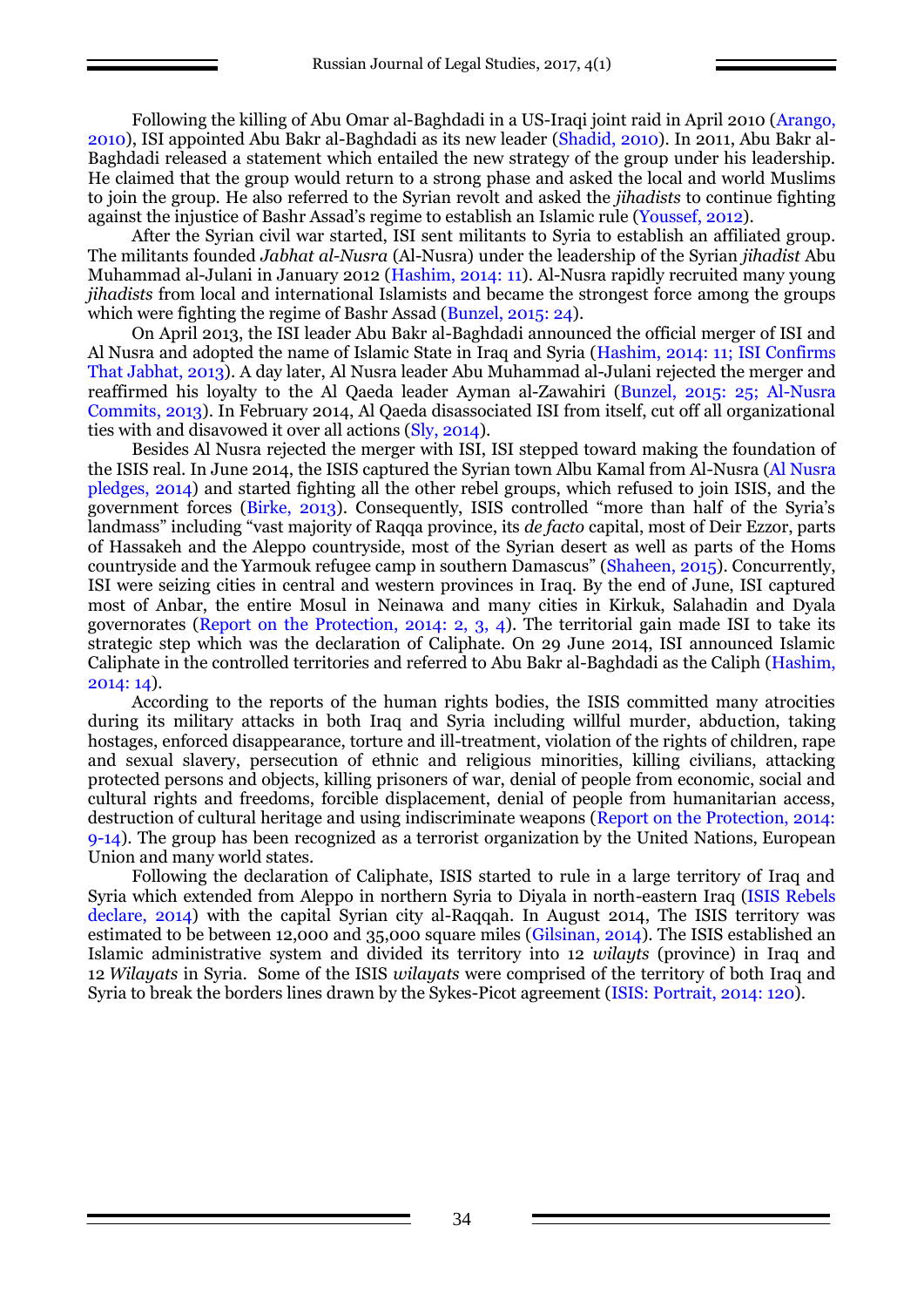

Within the territory of its Caliphate, ISIS began enforcing Islamic law. The group regulated the daily life of people "from food to movement, employment, and religious observance" based on their radical interpretation to Islam (Report on the Protection, 2014: 14). ISIS obliged people to pray with the group at mosques, banned cigarettes and alcohol, prevented the existence of the other political and armed groups in its territory, prohibited visiting graves and shrines and destroyed many of them, ordered women to stay at home and not going out unless it was necessary, obliged women to wear Islamic dress outside and be accompanied by male relatives (Taylor, 2014), ordered non-Muslim communities to pay tax or convert to Islam or leave the territory of Caliphate (Human Rights Watch, 2014), imposed either conversion or death upon people who were not the people of the holy books like the Yazidi religious minority in the north of Iraq (Spencer, 2014). People were to accept Caliphate rules completely and be silent. Disobedience of the rules led to impose severe punishment by Al-Hisbah morality Police who was conducting surveillance over people (The Independent International, 2014: 4). The group adopted the severest punishment like amputation for theft, lashing for smoking, drinking, trading during prayer hours and not fasting during Ramadan (UN Human Rights, 2014: 11) and execution to the people who were in affiliation with the regime or the other rebel groups (UN Human Rights, 2014: 7; The Independent International, 2014: 11).

The ISIS military consists of Iraqi, Syrian and foreign fighters (Nakhoul, 2015). The size of ISIS forces was, according to the CIA, estimated to be 20,000–31,500 fighters in Iraq and Syria in September 2014 (Sciutto et al., 2014). However, there are some other estimations that they are not very precise including the estimation of the Syrian observatory for human rights which accordingly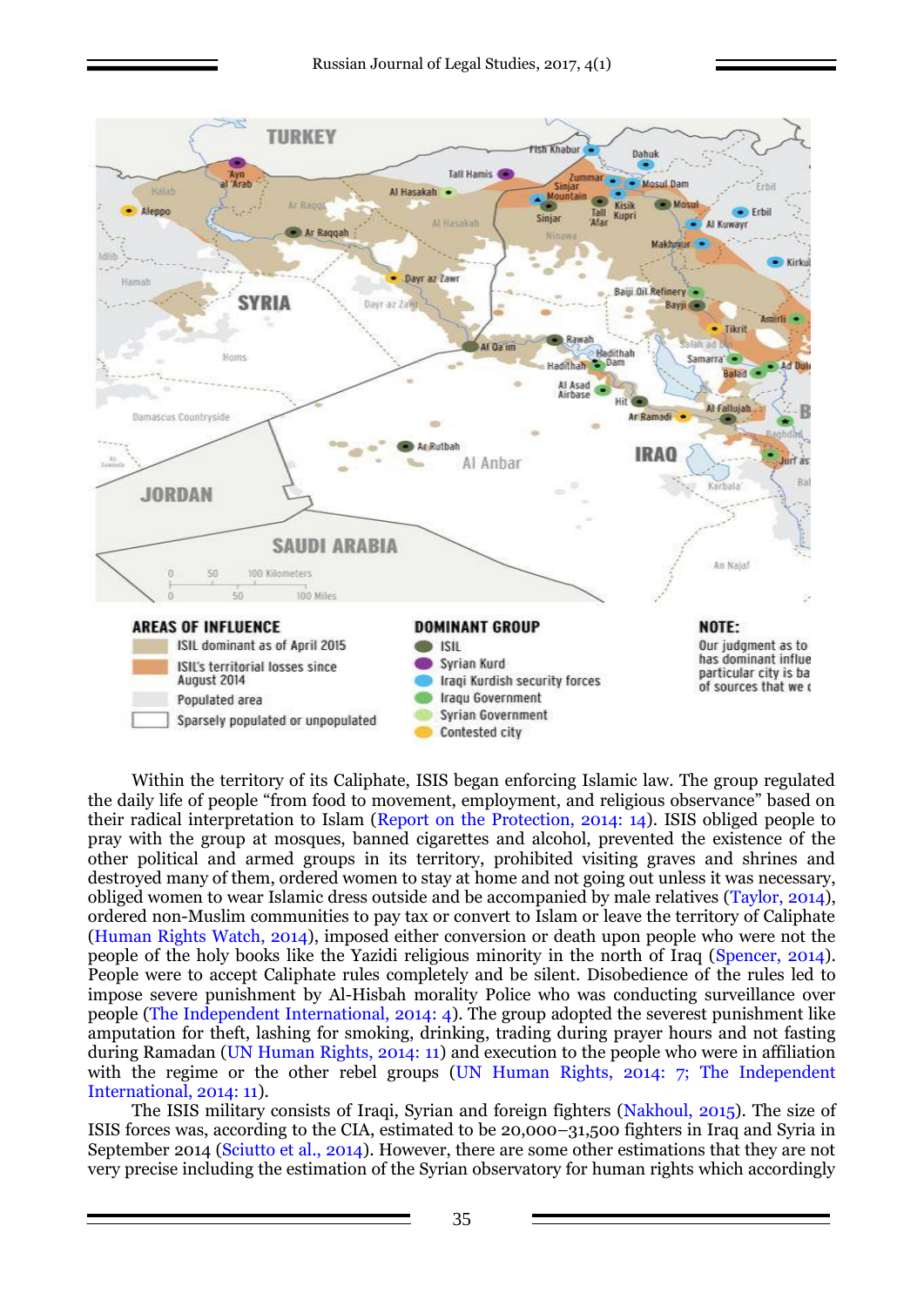the ISIS fighters in Syria were more than 50,000 fighters and based on an ISIS source, the ISIS fighters in Iraq were 30,000 in August 2014 (Islamic State, 2014). It has been reported that 10 percent of the fighters in Iraq and 30 percent of the fighters in Syria were foreigners by June 2015 (Nakhoul, 2015).

The ISIS is regarded as the richest world terrorist group. The group's fund was from the donation of private donors and Islamic charities at the beginning. However, such funding sources still exist and are spent on the travel costs of the foreign fighters joining the group in Iraq and Syria (What is 'Islamic State, 2015), the group is now self-funded and its fund is from the oil selling, taxes, bank looting and the ransom of hostage-taking (Peled, 2015).

In November 2014, the ISIS leadership announced more territorial claim to expand the territory of Caliphate to Libya, Algeria, Egypt, Yemen and Saudi Arabia (Zelin, 2015). In 2015, the ISIS made another territorial claim to the Afganistan-Pakistan border (Islamic State Moves, 2015), Northern Nigeria (Gambhir, 2015) and the north Caucasus (Gambhir, 2015а).



### **2. Turkey support for ISIS**

Turkey is among the countries that are accused of supporting ISIS (Bertrand, 2015). According to David L. Phillips from Columbia University, the Turkey support for ISIS ranges "from military cooperation and weapons transfers to logistical support, financial assistance, and the provision of medical services" (Phillips, 2014).

A European diplomat stated to Reuters on 26 August 2014 that many Europeans have entered Syria through Turkey and joined radical groups (Tattersall, Karouny, 2014). Sky News has received evidences about stamping passports by Turkey to foreign *Jihadists* to enter into Syria and join ISIS (New report further, 2014). According to a report published by daily mail on 25 August 2014, Turkish- Syrian border was the 'Gateway to Jihad' through which an estimated 20 foreign fighters crossed the borders every day and the Turkish border guards overlooked them for a small bribe of 10 US dollars (Greenhill, 2014). Based on an essay of [Patrick Cockburn](https://en.wikipedia.org/wiki/Patrick_Cockburn) which was published on 6 November 2014 in London Review of Books, there were 12,000 foreign fighters in Syria and almost all of the *jihadists* came through the Turkish borders [\(Cockburn,](https://en.wikipedia.org/wiki/Patrick_Cockburn) 2014). Sky News has also documented many foreign passports of the killed *Jihadists* in the Syrian Kurdish town of Kobani and during the operations of the Syrian army (New report further, 2014). The Washington Post, on 12 August 2014, reported from the locals of the Turkish town Reyhanli near the Syrian border that ISIS militants "openly stocking up on uniforms and the latest Samsung smart phones"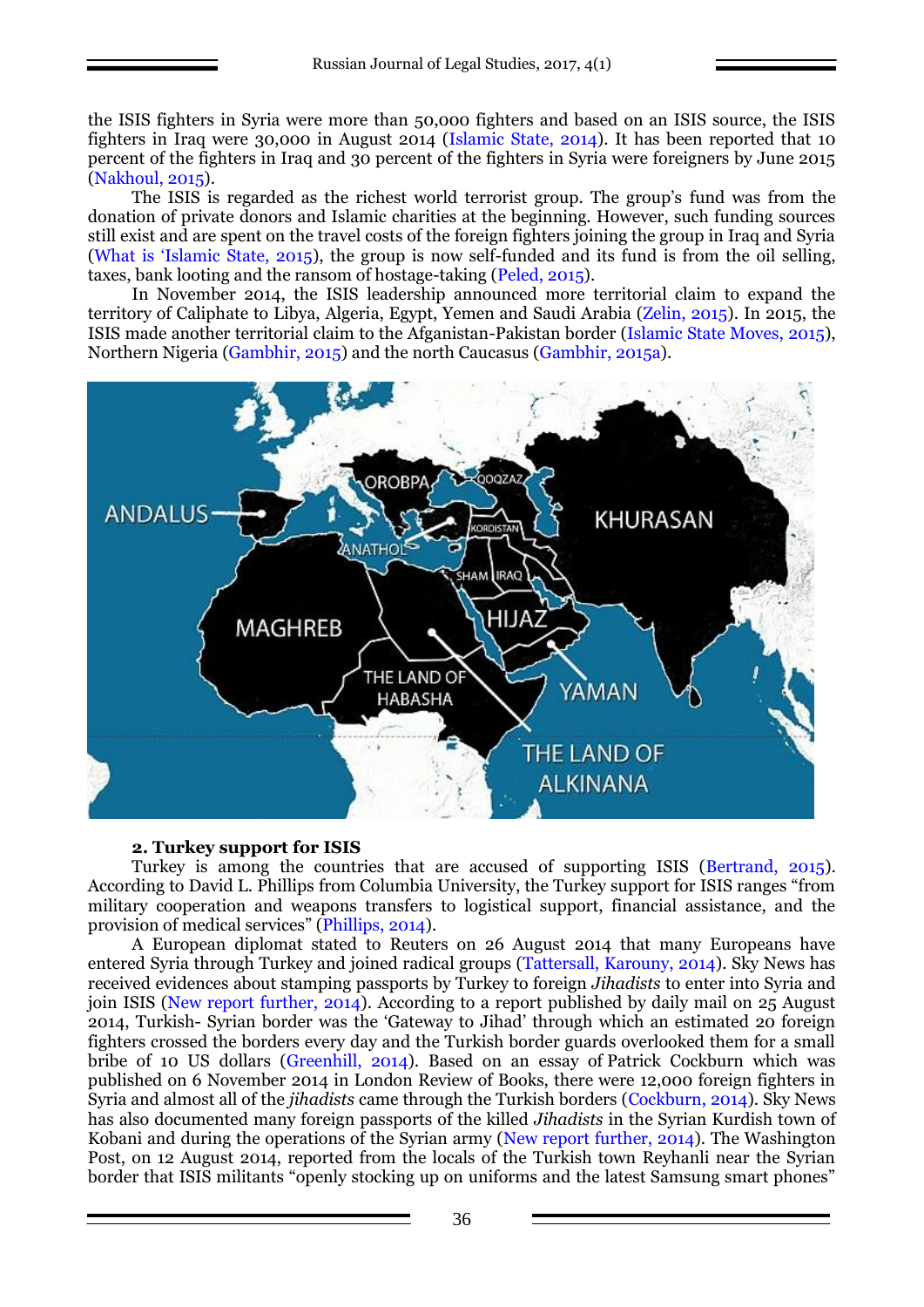and used the town as "their own personal shopping mall" (Faiola, Mekhennet, 2014). A foreign *jihadi* from the Syrian rebel ranks who had crossed the Turkish-Syrian border several times told Reuters that "The borders were wide open. We used to get in and out of Turkey very easily. No questions were asked" (Tattersall, Karouny, 2014). The Washington Post, based on an interview of an ISIS commander, reported that most of the *Jihadists* joined ISIS in the beginning of the war came through Turkey as well as the equipment and supplies (Faiola, Mekhennet, 2014).

The foreign *Jihadi* who spoke to Reuters further stated that "Arms shipments were smuggled easily into Syria" (Tattersall, Karouny, 2014). A spokesman from the Syrian Kurdish force people's protection units (YPJ) stated to Newsweek on 11 July 2014 that "There is more than enough evidence with us now proving that the Turkish army gives ISIS terrorists weapons, ammunitions and allows them to cross the Turkish official border crossings in order for ISIS terrorists to initiate inhumane attacks against the Kurdish people in Rojava [north-eastern Syria]" (Guiton, 2014). A former ISIS member also spoke to the Newsweek that "ISIS saw the Turkish army as its ally especially when it came to attacking the Kurds in Syria. The Kurds were the common enemy for both ISIS and Turkey. Also, ISIS had to be a Turkish ally because only through Turkey they were able to deploy ISIS fighters to northern parts of the Kurdish cities and towns in Syria" (Guiton, 2014). According to [Patrick Cockburn,](https://en.wikipedia.org/wiki/Patrick_Cockburn) Turkey even allowed al-Nusra terrorist group to use its territory to capture the Armenian town of Kassab from Syrian government forces (Cockburn, 2014). Based on a statement of the head of the Turkish Republican People's Party (CHP) Kemal Kiliçdaroglu on 14 October 2014, Turkey delivered military supply to the terrorist groups in Syria under the name of humanitarian aid for the Turkmen community (Phillips, 2014). The BBC on 19 September 2014 transmitted the statement of a Turkish villager near the Syrian border that buses were transporting *jihadists* to fight YPJ from Turkey side during nights (Turkey helps Jihadists, 2014). A senior Egyptian security official reported to WND on 10 September 2014 that the Turkish intelligent service was giving ISIS "satellite imagery and other data" regarding the positions of the YPG, their weapon storage and munitions (Klein, 2014).

Turkey has also been accused of training ISIS militants inside Turkey by Turkish media, opponent groups and Jordanian intelligent services. Based on a CNN report on 29 July 2014, ISIS *jihadists* were gathering in some places of Istanbul like Duzce and Adapazari and they were trained there (Phillips, 2014). Some videos were published in 2014 showed the ISIS affiliate public gathering (Phillips, 2014). According to the Jordanian intelligent services, Turkey trained ISIS *jihadists* for special operations (Phillips, 2014).

An ISIS commander stated to the Washington Post that "We used to have some fighters even high-level members of the Islamic State  $-$  getting treated in Turkish hospitals" (Faiola, Mekhennet, 2014). The Turkish Media Taraf reported, on 11 September 2014, that the ISIS fighters were being treated at hospitals of southeastern Turkey. According to the same media the right hand man of Abu Bakr al-Baghdadi was among those who received medical treatment in Sanliurfa, Turkey (Phillips, 2014).

Turkey has also been accused internally and internationally of oil trade with ISIS. The oil trade is a funding source to ISIS through which it earns 500 million US dollars in a year (Phillips, 2014). ISIS controlled "sixty percent of Syria's oil assets and seven oil producing facilities in Iraq" by spring 2014 (Phillips, 2014). Later, ISIS started to find middlemen to purchase its crude oil in black market. Based on the statement of a Turkish official from the department of justice, Turkish individuals were middlemen to sell ISIS oil through Turkey (Phillips, 2014). According to a statement of the head of the security committee in the city of Diyala in Iraq on 19 March 2015, their forces seized some Turkish tankers while transferring oil from the province of Salahuddin to Turkey (Yes, Turkey is buying, 2015). On 13 September 2014, the Turkish Media Radikal published a report of Fehim Taştekin according which ISIS sold a liter of oil for 1.25 lira to Turkish smugglers (Phillips, 2014). The Turkish Parliamentary opposition member Ali Edibogluan stated to Al Monitor Website in June 2014 that ISIS transferred oil from the Iraqi and Syrian oil fields to Turkey and had smuggled 800 million US dollars by that time (Barker, 2015). In May 2015, after US Special Forces attacked the house of the ISIS responsible for oil smuggling in eastern Syria Abu Sayyaf and killed him, they seized documents and flash drivers from his house that revealed clear links between ISIS and Turkey (Bertrand, 2015). Turkey has also been accused by Russia (Eremenko, Bruton, 2015), America (Bertrand, 2015) and a German Parliamentarian from the Green Party of trading oil with ISIS (Phillips, 2014).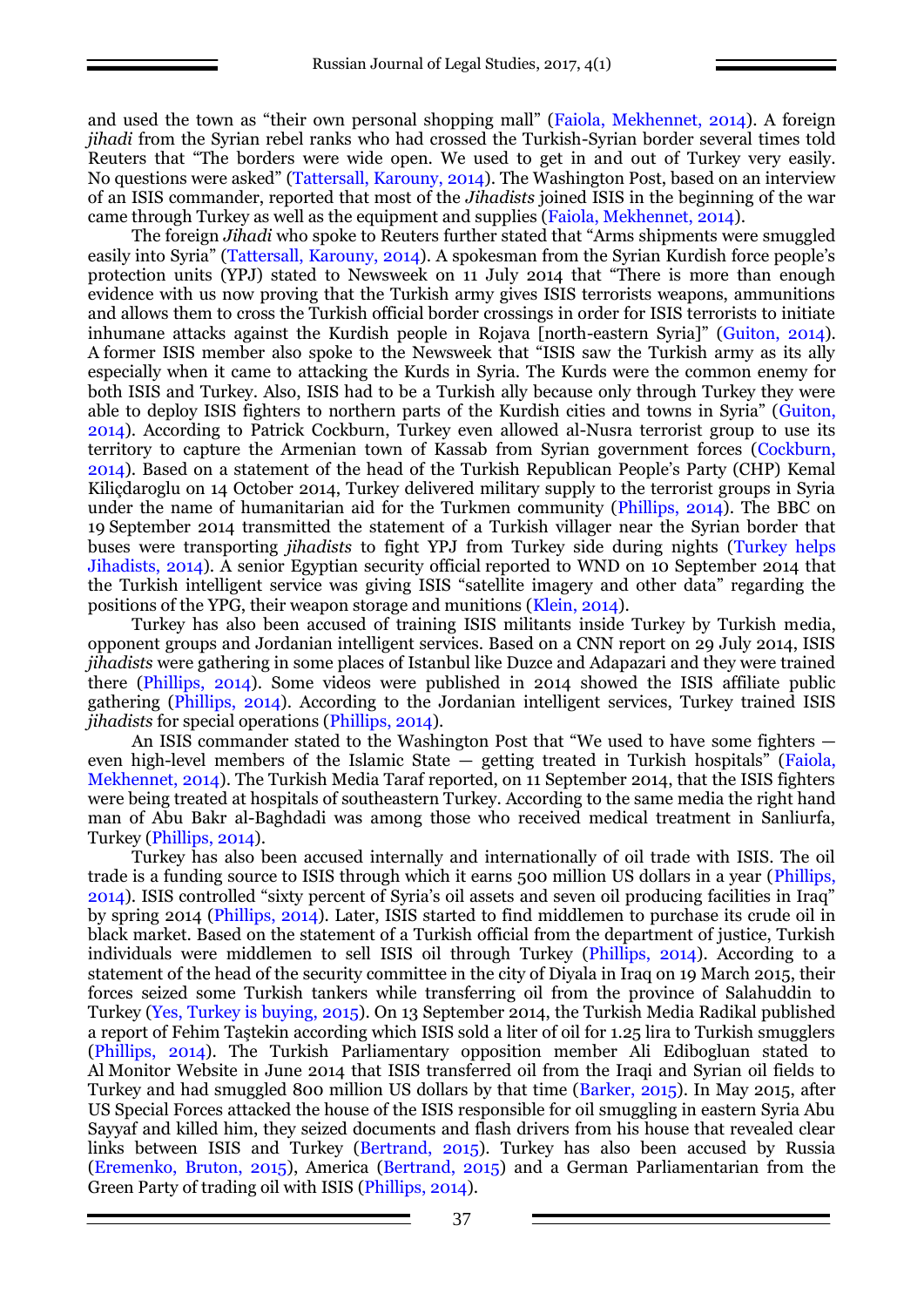According to Turkish Media, Justice and development Party (AKP) is in sympathy with ISIS and this reflects in daily speeches of the members and supporters on political changes in the region. The AKP members praise ISIS for its territorial gain and political successes. An institution of social security has used ISIS logo in their "internal correspondences". More over the son of Turky president Bilal Erdogan with some Turkish officials have reportedly met ISIS fighters (Phillips, 2014).

## **3. Responsibility of Turkey under International Law**

International law requires states to refrain from the threat or use of force in international relations (UN Charter). When a state violates the sovereignty, territorial integrity or political independence of another state, it commits a wrongful act and must bear the responsibility (Responsibility of States). The international responsibility of states arises from conducting an action or omission (Responsibility of States: 2) that is inconformity with international rules (Responsibility of States: 12).

Due to the fact that states are political entities and function only through natural persons, the law of state responsibility is related to the acts of public actors (Värk, 2006: 185). Under international law, a conduct is considered as the act of a state when it is carried out by a state organ (Responsibility of States: 4), a person or entity exercises official authority (Responsibility of States: 5), a state organ at the disposal of another State (Responsibility of States: 6), an organ, person or entity authorized to exercise official authority (Responsibility of States: 7), a person or group under state instruction (Responsibility of States: 8), a person or group exercises official authority in the absence of authorities (Responsibility of States: 9), an insurrectional or other movement that replaces the state government (Responsibility of States: 10) and the conduct that is acknowledged and adopted by a State as its own act (Responsibility of States: 11).

The key issue is the status of the person or organ commits a wrongful act. If the act is committed by an officially authorized state agent or group, the wrongful act is directly attributable to the state without any necessity to identify the person or the officials of the organ.

Under customary international law, the wrongful act of a private actor either as a person or entity is not regarded as the state act. States are only responsible for the acts of their own agents and organs. However, the wrongful acts of private groups are also attributable to states when the groups are actually *de facto* state organs or when states support, tolerate or harbor them (Värk, 2006: 185).

Traditionally, the international responsibility of states for the acts of private groups is categorized into direct and indirect responsibility. The international direct responsibility arises when states directly support private actors to carry out attacks against other states (Proulx, 2005; 624). When there is no virtual link between states and private actors but states harbor or fail to prevent them from attacking other states from their territory, the host states involve in the wrongful acts of the groups and are indirectly responsible (Proulx, 2005: 624). The 1970 declaration on friendly relations includes a provision which reaffirms the responsibility of states for direct and indirect support of the armed groups. According to the declaration "Every State has the duty to refrain from organizing, instigating, assisting or participating in acts of civil strife or terrorist acts in another State or acquiescing in organized activities within its territory directed towards the commission of such acts, when the acts… involve a threat or use of force" (Declaration on Principles). The UN General Assembly Resolution 3314 (XXIX) No. 31 (1974) on the definition of aggression also provides a similar paragraph "The sending by or on behalf of a State of armed hands, groups, irregulars or mercenaries, which carry out acts of armed force against another State of such gravity as to amount to the acts listed above, or its substantial involvement therein" (Definition of Aggression).

The United States (US) response to the terrorist attacks of 11 September 2001 by al-Qaeda collapsed the customary classification of state responsibility and combined both categories into a single legal framework (Proulx, 2005: 625). The US held both the Taliban regime and al- Qaeda equally accountable for the attack. However, neither al-Qaeda was acting as a Taliban state organ nor the Taliban supported al-Qaeda in carrying out the attack. The responsibility of Taliban's Regime arose from harboring al-Qaeda in its territory (Värk, 2006: 186).

As principle of international law, the use of force is generally prohibited unless it is to defend sovereignty, territorial integrity or political independence (UN Human Rights, 2014). But states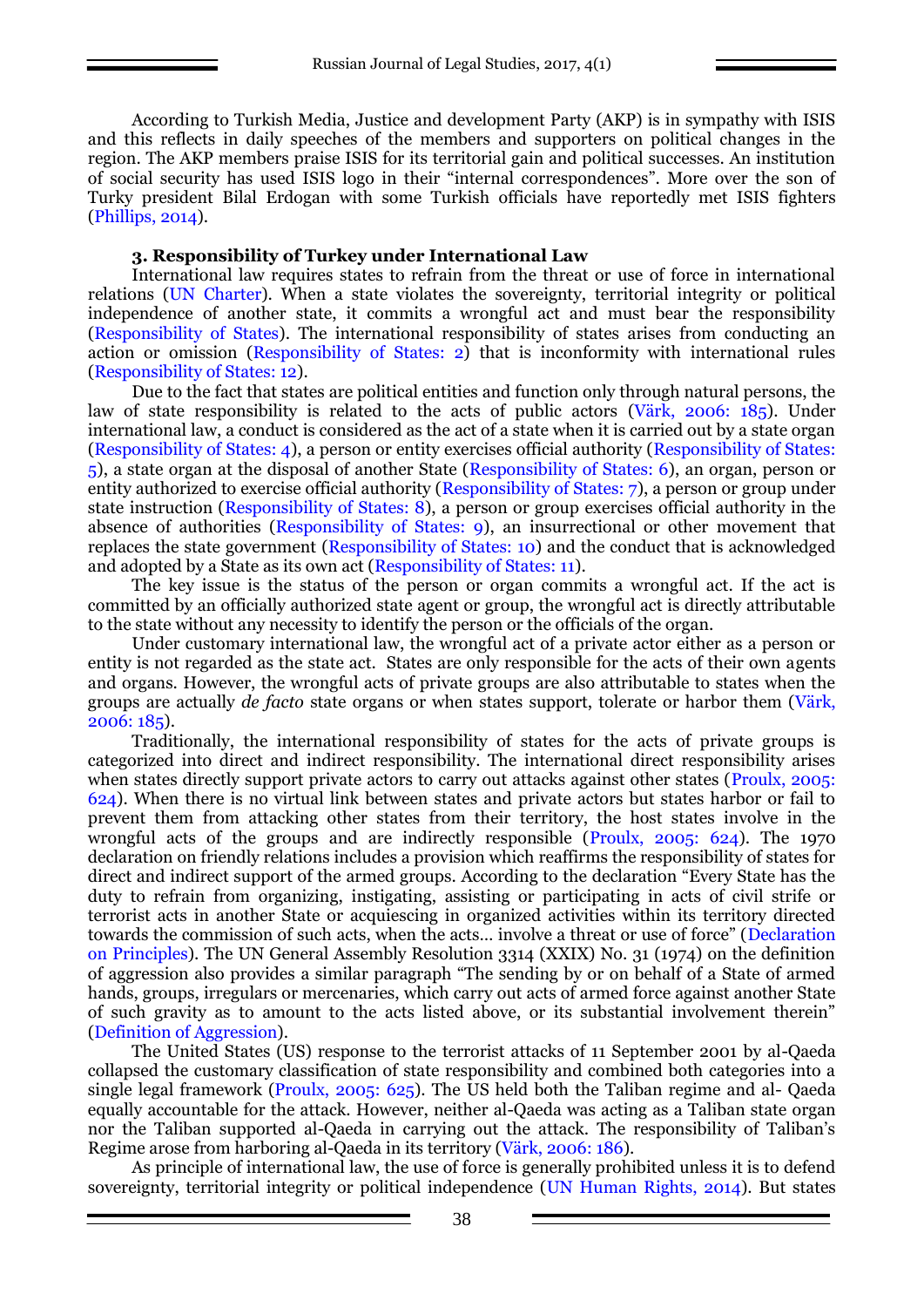sometimes breach this principle in aggression or involvement in terrorist acts of private groups against other states.

Terrorism generally is the use of force by private actors against states to influence upon them (Värk, 2011: 82). The demands of private groups sometimes overlap the interests of some other states. Therefore, states provide direct or indirect support to the groups. Consequently, the acts of the groups attribute to states. Though there are different levels with regard to state involvement in terrorist acts of private groups, the responsibility of states, under current international law rules, does not vary from a situation to a situation and states are equally accountable with private groups. The scholars have identified four levels for state involvement:

1. State direction: a state controls and directs a terrorist group.

2. State support: a state encourages terrorist activities of a private group and provides them with logistic support such as money, training, transport and weapon.

3. State toleration: a state harbors the group and makes no attempt to curb it.

4. State inaction: a state is unable to suppress or exclude the group (Värk, 2011: 82, 83).

If a terrorist act of a private group attributes to a state, the injured state is regarded that has faced with an actual armed attack and is entitled to use force in self-defense against both the terrorist group and the state (Värk, 2006: 187).

The legal obligation for committing international wrongful act is immediate ceasing the act, assuring non-repetition of the act (Responsibility of States: 30), full reparation of the material and moral damages (Responsibility of States: 31). The reparation process encompasses restitution which simply means making the situation as it was before the commission of the wrongful act (Responsibility of States: 35), compensation of the material damages such as the loss of profits (Responsibility of States: 36), and satisfaction which practically entails formal apology (Responsibility of States: 37).

ISIS has been recognized as a terrorist group and even militarily defined by some as a terrorist state because of its potential military power and large territory (Iraqi Kurdish leader, 2014). ISIS is not only differed from the other terrorist groups with religious doctrine, structure and political goal but also with a different warfare method. In it is military operations in Iraq and Syria, ISIS does not only rely on the classic tactics of guerrilla and suicide bombings but also occupies and attaches territories to its caliphate. In other words, ISIS is a terrorist army of tens and thousands of radical Islamists.

Under international law, the ISIS terrorist attacks are qualified actual armed attacks to the sovereignty, territorial integrity and security of Iraq and Syria. Thus, the two states can resort to force in self-defense. Though ISIS operates in the territory of Iraq and Syria and directs its attacks from the inside of the two countries, many states have involved in the ISIS attacks. Turkey is one of the countries that are always mentioned as ISIS allies. The evidences mentioned before, however, do not indicate that ISIS is the *de facto* organ of Turkish state, they reaffirm that Turkey has provided ISIS with military cooperation, transferring weapons, medical treatment of the wounded fighters and financial assistance through illegal oil trade. Hence, Turkey is in violation of international rules of state responsibility and equally responsible for the ISIS terrorist attacks. The international legal obligation of turkey, in the first phase, is to stop supplying weapons to ISIS; allowing foreign fighters to join ISIS through its country; using its territory to attack the Kurds and the other forces from the north of Syria; treating ISIS wounded fighters; and illegal trading oil with ISIS. In the second phase, Turkey must act in good faith and guaranteeing not to repeat theses wrongful acts. In the third phase, Turkey must repair the material and moral damages caused to Iraq and Syria through effective support to rebuild Iraq and Syria and give formal apology to both countries.

### **4. Conclusion**

ISIS is a radical Islamic group which follows the doctrine of *Jihadi- Salafism*. Its origins, however, date back to the early 2000s; it adopted its new name after its military successes in Iraq and Syria in 2013. Following its significant territorial gain in 2014, ISIS declared an Islamic Caliphate which extended from the Aleppo city in the north of Syria to Diyala governorate in the north east of Iraq. During its military attacks in Iraq and Syria, ISIS committed many serious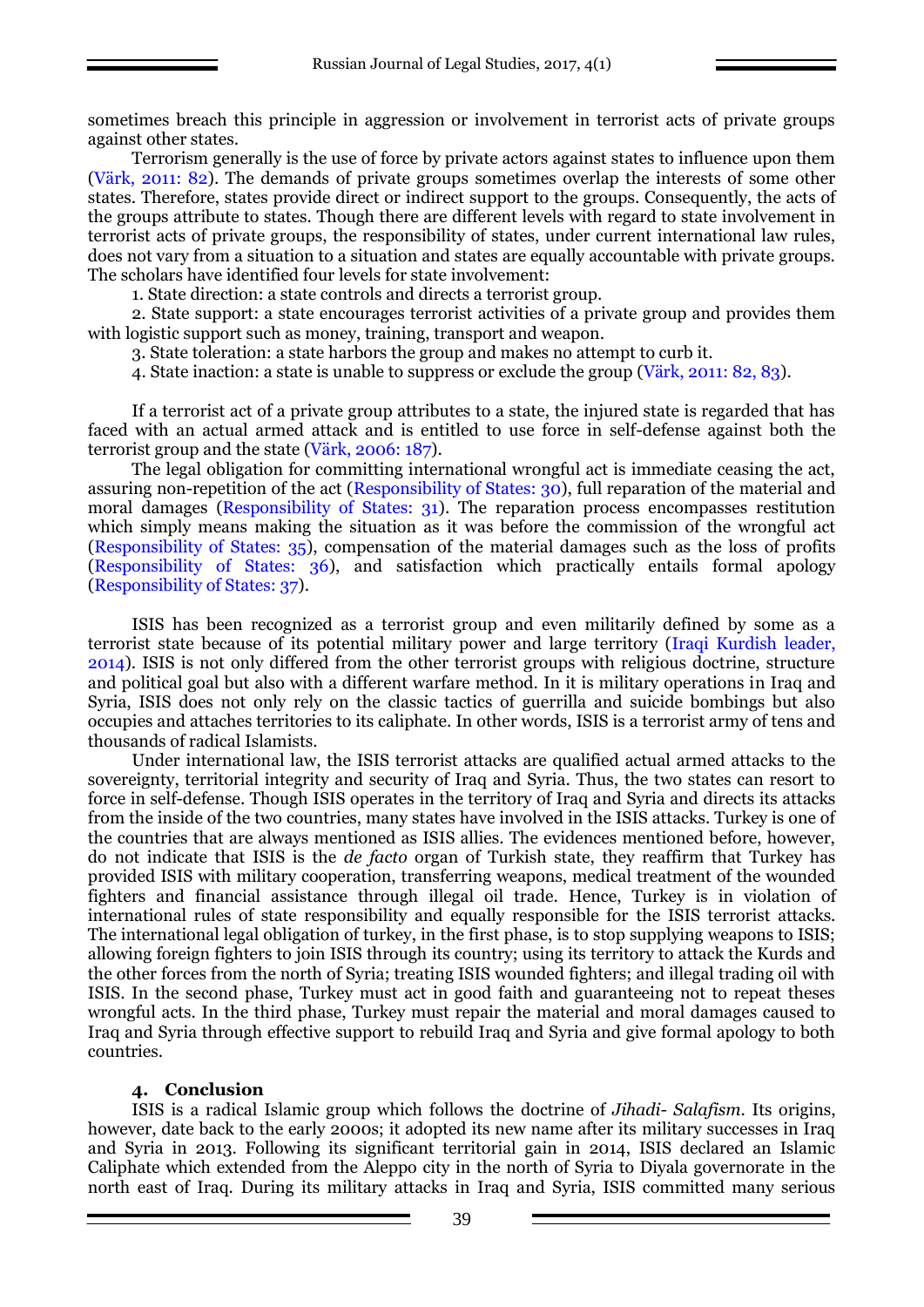crimes as such genocide, crimes against humanity and war crimes. Turkey is among the countries that are accused of supporting ISIS. The international media and intelligent agencies have now gathered many actual evidences that demonstrate the involvement of Turkey in ISIS attacks. As international law prohibits use of force against sovereignty, territorial integrity and political independence of states, the use of force amounts to a wrongful act except in self-defence. Under international rules of state responsibility, states are normally responsible for the wrongful acts of their official agents and organs but the wrongful acts of private groups are also attributable to states when the groups are controlled and directed by states or when states support or harbor the groups. The evidences, however, do not yet prove that Turkey has controlled and directs ISIS, they confirm a huge Turkish support to ISIS that ranges from military cooperation, transferring weapons, medical treatment of the wounded fighters to financial assistance through illegal oil trade. Thus, the terrorist attacks of ISIS are attributable to Turkey and Turkey is responsible for the atrocities of ISIS under international law. The obligation of Turkey is now ceasing to support ISIS, acting in good faith and repairing moral and material damages to Iraq and Syria.

### **References**

Al Ibrahim, 2014 – Al Ibrahim, [Fouad](https://web.archive.org/web/20140824121659/http:/english.al-akhbar.com/author/fouad-al-ibrahim), 'Why ISIS is a threat to Saudi Arabia: Wahhabism's deferred promise', *al akhbar*, (22 August 2014). Available at: <https://web.archive.org /web/20140824121659 /http://english.alakhbar.com/node/21234>(Accessed 9 June 2016).

Al-Nusra Commits, 2013 – 'Al-Nusra Commits to Al-Qaida, Deny Iraq Branch 'Merger'', *Naharnet (Agence France Presse)*, (10 April 2013), Available at: <http://www.naharnet. com/stories/en/78961-al-nusra-commits-to-al-qaida-deny-iraq-branch-merger/> (Accessed 12 June 2016).

Al Nusra pledges, 2014 – 'Al Nusra pledges Allegiance to ISIL', *Gulf News Iraq*, (25 June 2014). Available at:[<http://gulfnews.com/news/mena/iraq/al-nusra-pledges-allegiance-to-isil-](http://gulfnews.com/news/mena/iraq/al-nusra-pledges-allegiance-to-isil-1.1352029)[1.1352029>](http://gulfnews.com/news/mena/iraq/al-nusra-pledges-allegiance-to-isil-1.1352029). (Accessed 12 June 2016)

Arango, 2010 – Arango, Tim, 'Top Qaeda Leaders in Iraq reported killed in Raid', *The New York Times*, (19 April 2010). Available at: <http://www.nytimes.com/2010/04/20/world [/middleeast/20baghdad. html?\\_r=0>](http://www.nytimes.com/2010/04/20/world%20/middleeast/20baghdad.%20html?_r=0) (Accessed 11 June 2016)

Barker, 2015 – Barker, Anne, 'Is Turkey buying oil smuggled by Islamic state', *ABC News*, (1 December 2015). Available at: [<http://www.abc.net.au/news/2015-12-01/is-turkey-is-buying-oil](http://www.abc.net.au/news/2015-12-01/is-turkey-is-buying-oil-smuggled-by-islamic-state/6991526)[smuggled-by-islamic-state/6991526>](http://www.abc.net.au/news/2015-12-01/is-turkey-is-buying-oil-smuggled-by-islamic-state/6991526) (Accessed 15 June 2016).

Bertrand, 2015 – Bertrand, Natasha, ['Senior Western official: Links between Turkey and ISIS](http://finance.yahoo.com/news/links-between-turkey-isis-now-195700510.html)  [are now 'undeniable''](http://finance.yahoo.com/news/links-between-turkey-isis-now-195700510.html), *Business Insider*, (28 July 2015). Available at: <http://finance.yahoo.com /news/links-between-turkey-isis-now-195700510.html> (Accessed 14 June 2016).

Brike, 2013 – Brike, Sarah, 'How Al-Qaeda Changed the Syrian War', *The New York Review of Books*, (27 December 2013). Available at: <http://www.nybooks.com/daily/2013/12/27/how-alqaeda-changed-syrian-war/> (Accessed 12 June 2016).

Bunzel, 2015 – Bunzel, Cole, '*From Paper State to Caliphate: The Ideology of the Islamic State'*, Center for Middle East Policy at BROOKINGS, 2015.

Cockburn, 2014 – Cockburn, Patrick, ['Whose side is Turkey on?'](http://www.lrb.co.uk/v36/n21/patrick-cockburn/whose-side-is-turkey-on)*, London Review of Books*, (6 November 2014). Available at: [<http://www.lrb.co.uk/v36/n21/patrick-cockburn/whose-side-is](http://www.lrb.co.uk/v36/n21/patrick-cockburn/whose-side-is-turkey-on)[turkey-on>](http://www.lrb.co.uk/v36/n21/patrick-cockburn/whose-side-is-turkey-on) (Accessed 14 June 2016).

Chulov, 2014 – Chulov, Martin, 'ISIS Insurgents seize Control of Iraqi City of Mosul', *The Guardian*, (10 June 2014). Available at: <http://www.theguardian.com/world/2014/jun/10/iraqsunni-insurgents-islamic-militants-seize-control-mosul> (Accessed 10 June 2016).

Eremenko, Bruton, 2015 – Eremenko, Alexey and Bruton, F. Brinley, 'Russia accuses Turkey's Erdogan of Involvement with ISIS oil Trade', *NBC News*, (2 December 2015). Available at: [<http://www.nbcnews.com/storyline/isis-terror/russia-accuses-turkeys-erdogan-involvement](http://www.nbcnews.com/storyline/isis-terror/russia-accuses-turkeys-erdogan-involvement-isis-oil-trade-n472596)[isis-oil-trade-n472596](http://www.nbcnews.com/storyline/isis-terror/russia-accuses-turkeys-erdogan-involvement-isis-oil-trade-n472596) > (Accessed 15 June 2016)

Faiola, Mekhennet, 2014 – Faiola [Anthony a](http://www.washingtonpost.com/people/anthony-faiola)nd Mekhennet, [Souad](http://www.washingtonpost.com/people/souad-mekhennet), 'In Turkey, a late crackdown on Islamist fighters', *The Washington Post*, (12 August 2014). Available at: [<https://www.washingtonpost.com/world/how-turkey-became-the-shopping-mall-for-the](https://www.washingtonpost.com/world/how-turkey-became-the-shopping-mall-for-the-islamic-state/2014/08/12/5eff70bf-a38a-4334-9aa9-ae3fc1714c4b_story.html)[islamic-state/2014/08/12/5eff70bf-a38a-4334-9aa9-ae3fc1714c4b\\_story.html>](https://www.washingtonpost.com/world/how-turkey-became-the-shopping-mall-for-the-islamic-state/2014/08/12/5eff70bf-a38a-4334-9aa9-ae3fc1714c4b_story.html) (Accessed 14 June 2016).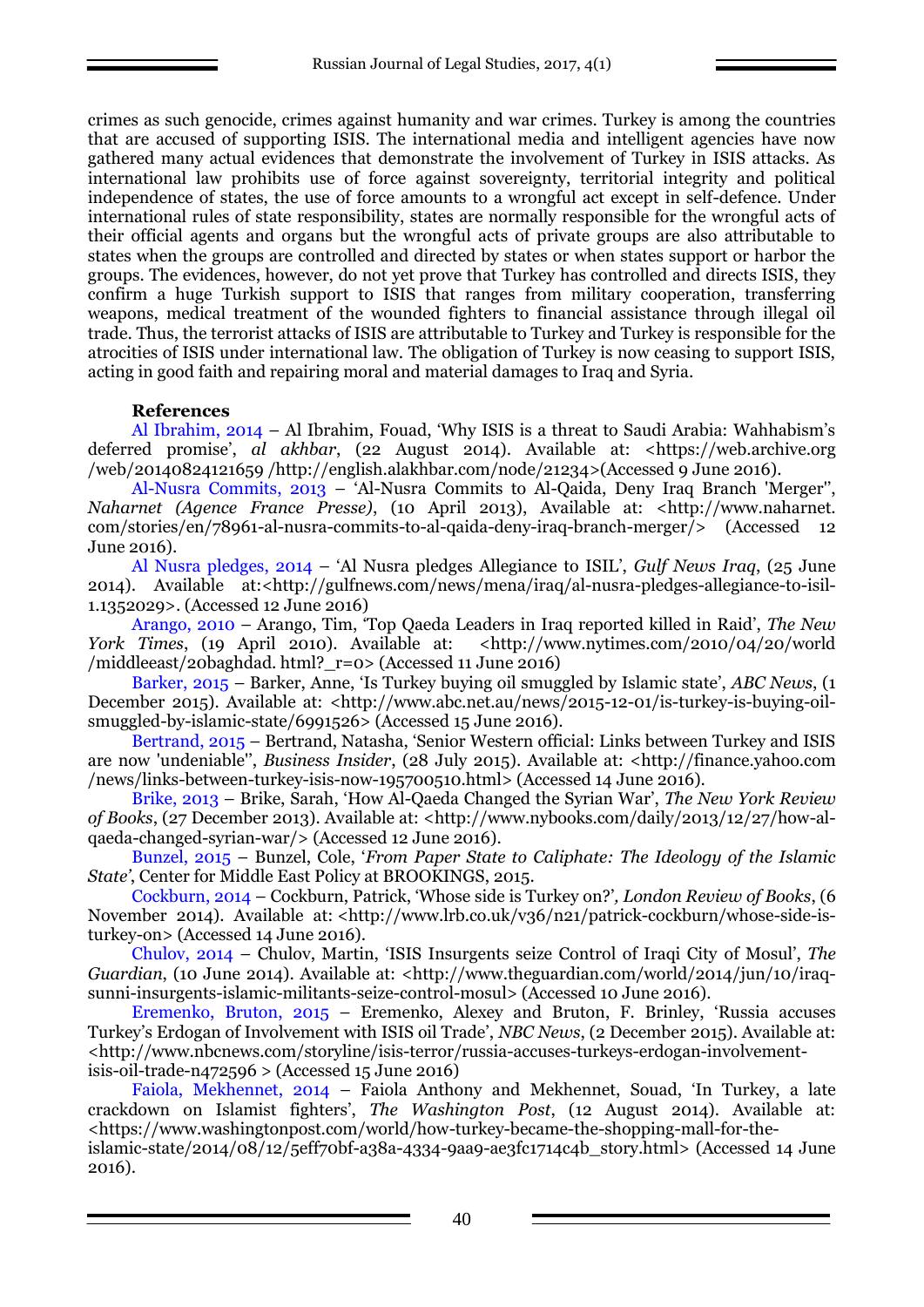Gambhir, 2015 – Gambhir, Harleen, ['ISIS Declares Governorate in Russia's North Caucasus](http://understandingwar.org/backgrounder/isis-declares-governorate-russia%E2%80%99s-north-caucasus-region)  [Region'](http://understandingwar.org/backgrounder/isis-declares-governorate-russia%E2%80%99s-north-caucasus-region), *Institute for the Study of War*, (23 June 2015). Available at: <http://understandingwar. org/backgrounder/isis-declares-governorate-russia%E2%80%99s-north-caucasus-region > (Accessed 14 June 2016).

Gambhir, 2015а – Gambhir, Harleen, ['ISIS Global Intelligence Summary',](http://www.understandingwar.org/sites/default/files/ISIS%20INTSUM_Final.pdf) *Institute for the Study of War*, March 1 - May 7 2015. Available at: [<http://understandingwar.org/backgrounder](http://understandingwar.org/backgrounder%20/isis-global-intelligence-summary) [/isis-global-intelligence-summary>](http://understandingwar.org/backgrounder%20/isis-global-intelligence-summary) (Accessed 14 June 2016).

Gilsinan, 2014 – Gilsinan, Kathhy, 'The Many Ways to map the Islamic 'State'', *Atlantic*, (27 August 2014). Available at: [<http://www.theatlantic.com/international/archive/2014/08/the](http://www.theatlantic.com/international/archive/2014/08/the-many-ways-to-map-the-islamic-state/379196/)[many-ways-to-map-the-islamic-state/379196/>](http://www.theatlantic.com/international/archive/2014/08/the-many-ways-to-map-the-islamic-state/379196/) (Access Date: 13 June 2016).

Greenhill, 2014 – Greenhill, Sam, '[How seven radicalised young Britons a week are taking the](http://www.dailymail.co.uk/news/article-2734239/How-seven-radicalised-young-Britons-week-taking-Gateway-Jihad.html)  [Gateway to Jihad'](http://www.dailymail.co.uk/news/article-2734239/How-seven-radicalised-young-Britons-week-taking-Gateway-Jihad.html), *Mail online*, (25 August 2014). Available at: <http://www.dailymail.co.uk /news/article-2734239/How-seven-radicalised-young-Britons-week-taking-Gateway-Jihad.html> (Accessed 14 June 2016).

Guiton, 2014 – Guiton, Barney, ''I[SIS Sees Turkey as Its Ally': Former Islamic State Member](http://www.newsweek.com/isis-and-turkey-cooperate-destroy-kurds-former-isis-member-reveals-turkish-282920)  [Reveals Turkish Army Cooperation'](http://www.newsweek.com/isis-and-turkey-cooperate-destroy-kurds-former-isis-member-reveals-turkish-282920), *Newsweek*, (7 November 2014). Available at: <http://europe. newsweek.com/isis-and-turkey-cooperate-destroy-kurds-former-isis-member-reveals-turkish-282920?rm=eu> (Accessed 14 June 2016).

Hashim, 2014 – Hashim, Ahmed S., '*From Al-Qaeda Affiliate to the Rise of the Islamic Caliphate: The Evolution of the Islamic State of Iraq and Syria (ISIS)'*, Singapore, S. Rajaratnam School of International Studies, Nanyang Technological University, 2014.

Human Rights Watch, 2014 – Human Rights Watch, *'Iraq: ISIS Abducting, Killing, Expelling Minorities'*, 19 July 2014. Available at: <https://www.hrw.org/news/2014/07/19/iraqisis-abducting-killing-expelling-minorities> (Accessed 13 June 2016).

Iraqi Kurdish leader, 2014 – 'Iraqi Kurdish leader Barzani seeks weapons to fight IS', *BBC News*, (10 August 2014). Available at: [<http://www.bbc.com/news/world-middle-east-28730618>](http://www.bbc.com/news/world-middle-east-28730618) (Accessed 15 June 2016).

Iraq's Fallujah falls, 2014 – 'Iraq's Fallujah falls to 'Qaeda-linked' Militants', *The Daily Star Newspaper – Lebanon*, (4 January 2014). Available at: <http://www.dailystar.com.lb/News /Middle-East/2014/Jan-04/243100-fallujah-outside-iraq-government-control-securityofficial.ashx> (Accessed 10 June 2016)

ISI Confirms That, 2013 – 'ISI Confirms That Jabhat Al-Nusra Is Its Extension in Syria, Declares 'Islamic State of Iraq And Al-Sham' As New Name of Merged Group', (*MEMRI*), (8 April 2013), Available at: <http://www.memri.org/report/en/0/0/0/0/0/0/7119.htm> (Accessed 12 June 2016).

ISIS: Portrait, 2014 – 'ISIS: Portrait of a Jihadi Terrorist Organization', *The Meir Amit Intelligence and Terrorism Information Center*, 2014. Available at: <http://www.terrorisminfo.org.il/Data/articles/Art\_20733/E\_101\_14\_163836165.pdf> (Access Date: 13 June 2016).

ISIS Rebels declare, 2014 – 'ISIS Rebels declare 'Islamic State' In Iraq and Syria', *BBC News*, (30 June 2014). Available at: [<http://www.bbc.com/news/world-middle-east-28082962>](http://www.bbc.com/news/world-middle-east-28082962) (Accessed 13 June 2016).

Islamic State, 2014 – "Islamic State 'has 50,000 fighters in Syria'", *Al Jazeera*, (19 August 2014). Available at:<http://www.aljazeera.com/news/middleeast/2014/08/islamic-state-50000 fighters-syria-2014819184258421392.html> (Accessed 14 June 2016).

Islamic State Moves, 2015 – 'Islamic State Moves in on al-Qaeda Turf', *BBC News*, (25 June 2015). Available at: [<http://www.bbc.com/news/world-31064300>](http://www.bbc.com/news/world-31064300) (Accessed 14 June 2016).

Islamic State of Iraq, 2007 – 'Islamic State of Iraq Announces Establishment of the Cabinet of its First Islamic Administration in Video Issued Through al-Furqan Foundation', *SITE Institute*, (19 April 2007). Available at: <https://web.archive.org/web/20070928061225/http: //www.siteinstitute.org/bin/articles.cgi?ID=publications274907&Category=publications&Subcate gory=0> (Accessed 11 June 2016).

Klein, 2016 – Klein, Aaron, 'Turkey 'providing Direct Support' to ISIS', *WND*, (9 October 2016). Available at: [<http://www.wnd.com/2014/10/turkey-providing-direct-support-to-isis/](http://www.wnd.com/2014/10/turkey-providing-direct-support-to-isis/) > (Accessed 14 June 2016).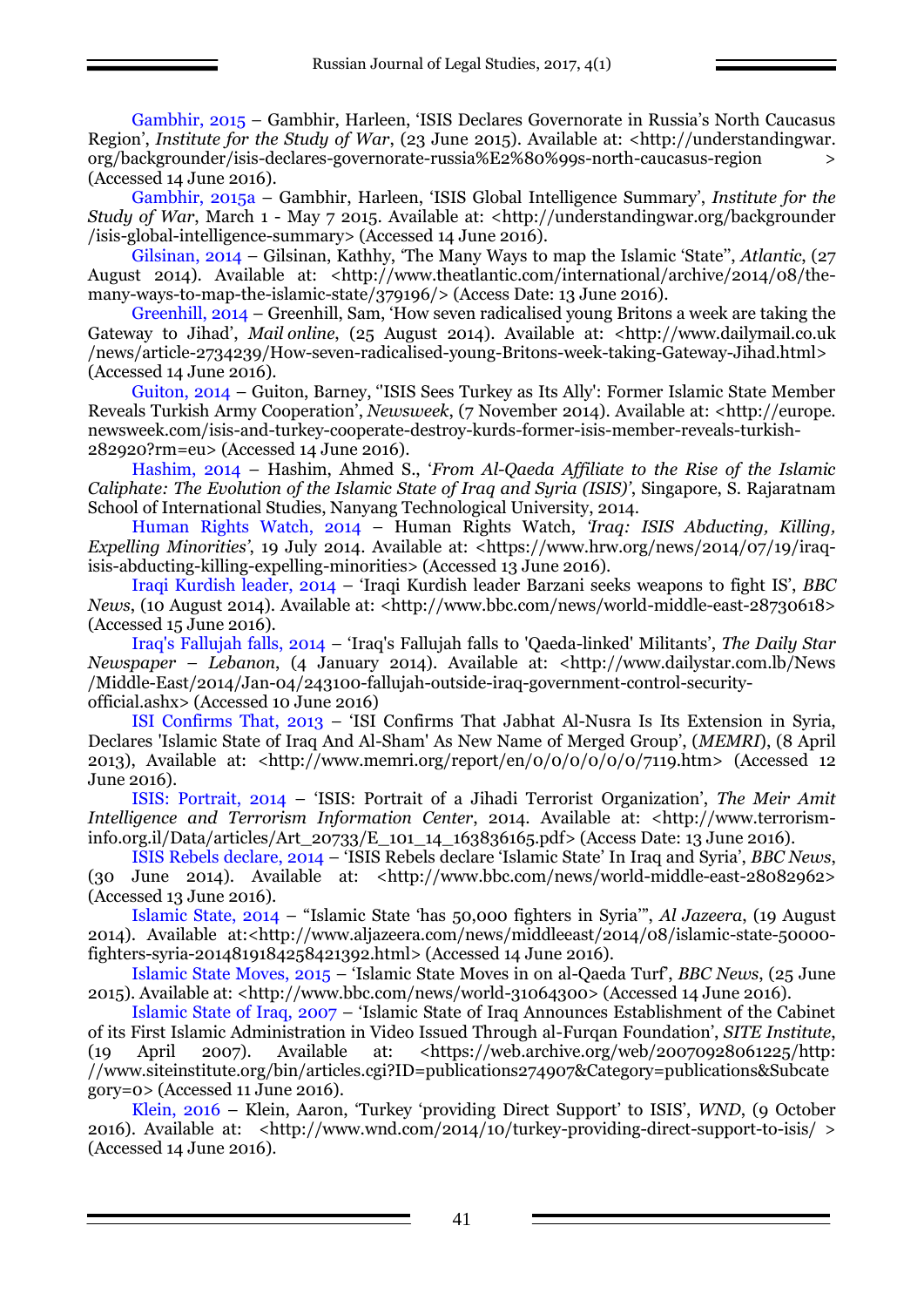Nakhoul, 2015 – Nakhoul, Samia, 'Saddam's former Army is Secret of Baghdadi's Success', *Reuters*, (16 June 2015). Available at: <http://www.reuters.com/article/us-mideast-crisisbaghdadi-insight-idUSKBN0OW1VN20150616> (Accessed 14 June 2016).

New report further, 2014 – ['New report further exposes Turkey links to ISIL militants'](https://web.archive.org/20141228061729/http:/www.presstv.ir:80/detail/2014/10/21/383033/new-report-shows-turkeyisil-links/), *Press TV*, (21 October 2014). Available at: [<https://web.archive.org/web/20141228061729](https://web.archive.org/web/20141228061729%20/http:/www.presstv.ir:80/detail/2014/%2010/21/383033/new-report-shows-turkeyisil-links/)  $\mu$ ttp://www.presstv.ir:80/detail/2014/ 10/21/383033/new-report-shows-turkeyisil-links/ > (Accessed 14 June 2016).

Peled, 2015 – Peled, Daniella, 'What is ISIS? How the Islamic State took Power in Iraq and Syria', *Haaretz*, (23 November 2015). Available at: [<http://www.haaretz.com/middle-east](http://www.haaretz.com/middle-east-news/isis/1.687819)[news/isis/1.687819>](http://www.haaretz.com/middle-east-news/isis/1.687819) (Accessed 14 June 2016).

Phillips, 2014 – Phillips, David L., ['Research Paper: ISIS](http://www.huffingtonpost.com/david-l-phillips/research-paper-isis-turke_b_6128950.html)-Turkey Links', *The HuffPost Politicas*, (9 November 2014). Available at: [<http://www.huffingtonpost.com/david-l](http://www.huffingtonpost.com/david-l-phillips/research-paper-isis-turke_b_6128950.html)[phillips/research-paper-isis-turke\\_b\\_6128950.html>](http://www.huffingtonpost.com/david-l-phillips/research-paper-isis-turke_b_6128950.html) (Accessed 14 June 2016).

Phillips, 2015 – Phillips, David L., ['Research Paper: Turkey](http://www.huffingtonpost.com/david-l-phillips/research-paper-isis-turke_b_6128950.html)-ISIS oil Trade', *The World Post*, (15 December 2015). Available at: [<http://www.huffingtonpost.com/david-l-phillips/research](http://www.huffingtonpost.com/david-l-phillips/research-paper-turkey-isi_b_8808024.html)[paper-turkey-isi\\_b\\_8808024.html>](http://www.huffingtonpost.com/david-l-phillips/research-paper-turkey-isi_b_8808024.html) (Accessed 15 June 2016).

Pool, 2004 – Pool, Jeffery, 'Zarqawi's Pledge of Allegiance to al-Qaeda: From *Mu'asker al-Batter,* Issue 21', *The Jamestown Foundation*, (16 December 2004). Available at: [<https://jamestown.org/program/zarqawis-pledge-of-allegiance-to-al-qaeda-from-muasker-al](https://jamestown.org/program/zarqawis-pledge-of-allegiance-to-al-qaeda-from-muasker-al-battar-issue-21-2/)[battar-issue-21-2/](https://jamestown.org/program/zarqawis-pledge-of-allegiance-to-al-qaeda-from-muasker-al-battar-issue-21-2/) $>$  (Accessed 10 June 2016).

Proulx, 2005 – Proulx, Vincnet-Joel, 'Babysitting Terrorists: Should States Be Strictly Liable for Failing to Prevent Transborder Attacks', *Berkeley Journal of International Law*, 23(3) (2005).

Roggio, 2006 – Roggio, Bill, 'The Rump Islamic Emirate of Iraq', *FDD'S Long War Journal*, (16 October 2006). Available at: [<http://www.longwarjournal.org/archives/2006/10/](http://www.longwarjournal.org/archives/2006/10/%20the_rump_islamic_emi.php) the rump islamic emi.php> (Accessed 10 June 2016).

Salman, 2014 – Salman, Raheem, 'Insurgents seize Two More Iraqi Towns, Obama threatens Air Strikes', *Reuters*, (13 June 2014). Available at: <https://web.archive.org/web/20140613114752 /http: //uk.reuters.com/article/2014/06/13/uk-iraq-security-jalawla-idUKKBN0EO0LF201 40613> (Accessed 10 June 2016).

Sciutto et al., 2014 – Sciutto, Jim, Jamie Crawford and Chelsea J. Carter, 'ISIS can 'muster' between 20,000 and 31,500 fighters'*, CNN*, (12 September 2014). Available at: <http://edition.cnn.com/2014/09/11/world/meast/isis-syria-iraq/ > (Accessed 14 June 2016).

Shadid, 2010 – Shadid, Anthony, 'Iraqi Insurgent Group names New Leaders', *The New York Times*, (16 May 2010). Available at: [<http://atwar.blogs.nytimes.com/2010/05/16/iraqi](http://atwar.blogs.nytimes.com/2010/05/16/iraqi-insurgent-group-names-new-leaders/?_php=true&_type=blogs&_r=0)[insurgent-group-names-new-leaders/?\\_php=true&\\_type=blogs&\\_r=0>](http://atwar.blogs.nytimes.com/2010/05/16/iraqi-insurgent-group-names-new-leaders/?_php=true&_type=blogs&_r=0) (Accessed 11 June 2016).

Shaheen, 2015 – Shaheen, Kareem, 'Half of Syria now under Islamic State's Control', *The Hindu*, (22 May 2015). Available at: <http://www.thehindu.com/todays-paper/tpinternational/half-of-syria-now-under-islamic-states-control/article7233028.ece> (Accessed 10 June 2016).

Sly, 2014 – Sly, Liz, 'Al Qaeda disavows any ties with radical Islamist ISIS Group in Syria, Iraq', *The Washington Post*, (3 February 2014). Available at: <https://www.washingtonpost. com/world/middle\_east/al-qaeda-disavows-any-ties-with-radical-islamist-isis-group-in-syriairaq/2014/02/03/2c9afc3a-8cef-11e3-98ab-fe5228217bd1\_story.html> (Accessed 12 June 2016).

Spencer, 2014 – Spencer, Robert, 'Islamic State to Yazidis: Either you convert to Islam or we slaughter you', *Jihad Watch*, (14 August 2014). Available at: <https://www.jihadwatch.org /2014/08/ islamic-state-to-yazidis-either-you-convert-to-islam-or-we-slaughter-you> (Accessed 13 June 2016).

Syrian Branch, 2014 – 'Syrian Branch of Al-Qaeda Vows Loyalty to Iraq's ISIS', *France 24*, (25 June 2014). Available at: <http://www.france24.com/en/20140625-syrian-branch-qaedavows-loyalty-iraq-isis-kamal/> (Accessed 12 June 2016).

Tattersall, Karouny, 2014 – Tattersall, Nick and Karouny, Mariam, 'Turkey's 'open Border' Policy with Syria has backfired as ISIS Recruitment continues', *Business Insider*, (26 August 2014). Available at: [<http://www.businessinsider.com/r-turkey-struggles-as-lone-gatekeeper-against](http://www.businessinsider.com/r-turkey-struggles-as-lone-gatekeeper-against-islamic-state-recruitment-2014-8)[islamic-state-recruitment-2014-8](http://www.businessinsider.com/r-turkey-struggles-as-lone-gatekeeper-against-islamic-state-recruitment-2014-8) > (Accessed 14 June 2016).

Taylor, 2014 – Taylor, Adam, 'The Rules in ISIS' New State: Amputations for Stealing and Women to stay Indoors', *The Washington Post*, (12 June 2014). Available at: <https://www.